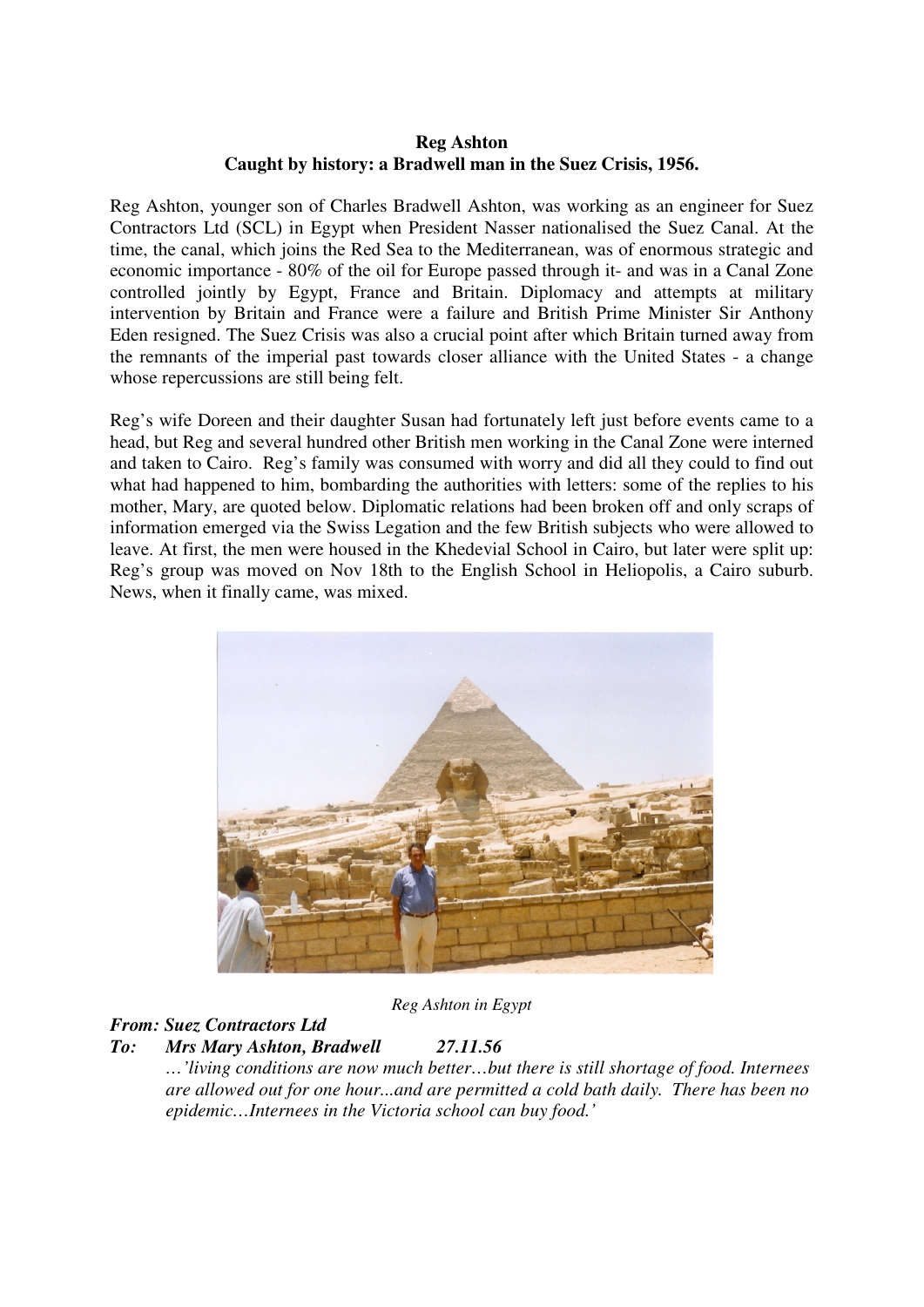It was only later that the family found out that Reg was at the other school! Many internees had had to leave all their possessions and personal documents in their houses, and money was short, though the Swiss Legation tried to supply their needs.

#### *From: British Red Cross Society, International Relations and Relief. To: Mrs Mary Ashton 30.11.56*

*…'it is still impossible to send letters or parcels to the employees interned in Egypt. …the delegate who visited the internees said that food, housing and sanitary conditions were satisfactory.'* 

More detailed news followed when Brandon Laight, ex- headmaster of the English School, was allowed to leave Egypt, and reported to SCL:

### *From: Brandon Laight 4.12.56*

# *To: Sir John M. Duncanson, Chairman, SCL.*

*…'we were put out of the building on 2.11 and your personnel were moved in on 18.11… Naturally, no kind of detention is tolerable to British people, but apart from this they seem to be looked after and in good health…..the men seem to have organised themselves into Committees…everyone seems to be cheerful…'* 

| THE BRITISH RED CROSS SOCIETY                                                                                                                                                                                                                                                                                                                                                                                                                                                       |
|-------------------------------------------------------------------------------------------------------------------------------------------------------------------------------------------------------------------------------------------------------------------------------------------------------------------------------------------------------------------------------------------------------------------------------------------------------------------------------------|
| 14 & 15 GROSVENOR CRESCENT<br>LONDON, S.W.I.                                                                                                                                                                                                                                                                                                                                                                                                                                        |
| Cables:<br>BRITREDCROSS, LONDON<br>Telephone:<br>SLOANE 5191<br>Telegrams:<br>REDCROS, KNIGHTS, LONDON                                                                                                                                                                                                                                                                                                                                                                              |
| Patron and President: HER MAJESTY THE QUEEN<br>Vice-President: HER MAJESTY QUEEN ELIZABETH THE QUEEN MOTHER<br><b>Executive Committee:</b><br>Chairman: THE RIGHT HON, THE EARL OF WOOLTON, P.C., C.H., D.L.<br>Vice-Chairman: THE COUNTESS OF LIMERICK, G.B.E.<br>Deputy Chairman: MRS. A. M. BRYANS, C.B.E.<br>Secretary General: F. H. D. PRITCHARD, ESQ.                                                                                                                        |
| 30th November, 1956.<br>MEJ/MH                                                                                                                                                                                                                                                                                                                                                                                                                                                      |
| Dear Mrs. Ashton,                                                                                                                                                                                                                                                                                                                                                                                                                                                                   |
| Thank you very much for your letter of 27th<br>November, in which you kindly enclosed a postal<br>order for 10/- towards our Funds. We are most<br>grateful to you for your generosity.                                                                                                                                                                                                                                                                                             |
| It is still impossible to send parcels to<br>the employees of the Suez Contractors interned<br>in Egypt, but you will, I am sure, be delighted<br>to hear that the International Red Cross Committee<br>delegate who visited the internees said that food,<br>housing and sanitary conditions are satisfactory.<br>I am sure you will feel very reassured by this<br>report and we know that everything possible will<br>be done to fulfil the immediate needs of the<br>internees. |
| Yours sincerely.                                                                                                                                                                                                                                                                                                                                                                                                                                                                    |
| Mandet Tones.                                                                                                                                                                                                                                                                                                                                                                                                                                                                       |
| Postal Message Service<br>International Relations and Relief Department.                                                                                                                                                                                                                                                                                                                                                                                                            |
| Mrs. M. Ashton.                                                                                                                                                                                                                                                                                                                                                                                                                                                                     |

*Letter from British Red Cross* 

This was comforting, though not everything was as peaceful as it seemed: after he arrived home Reg told of hearing the Cairo mob yelling for blood outside the school. Luckily, the